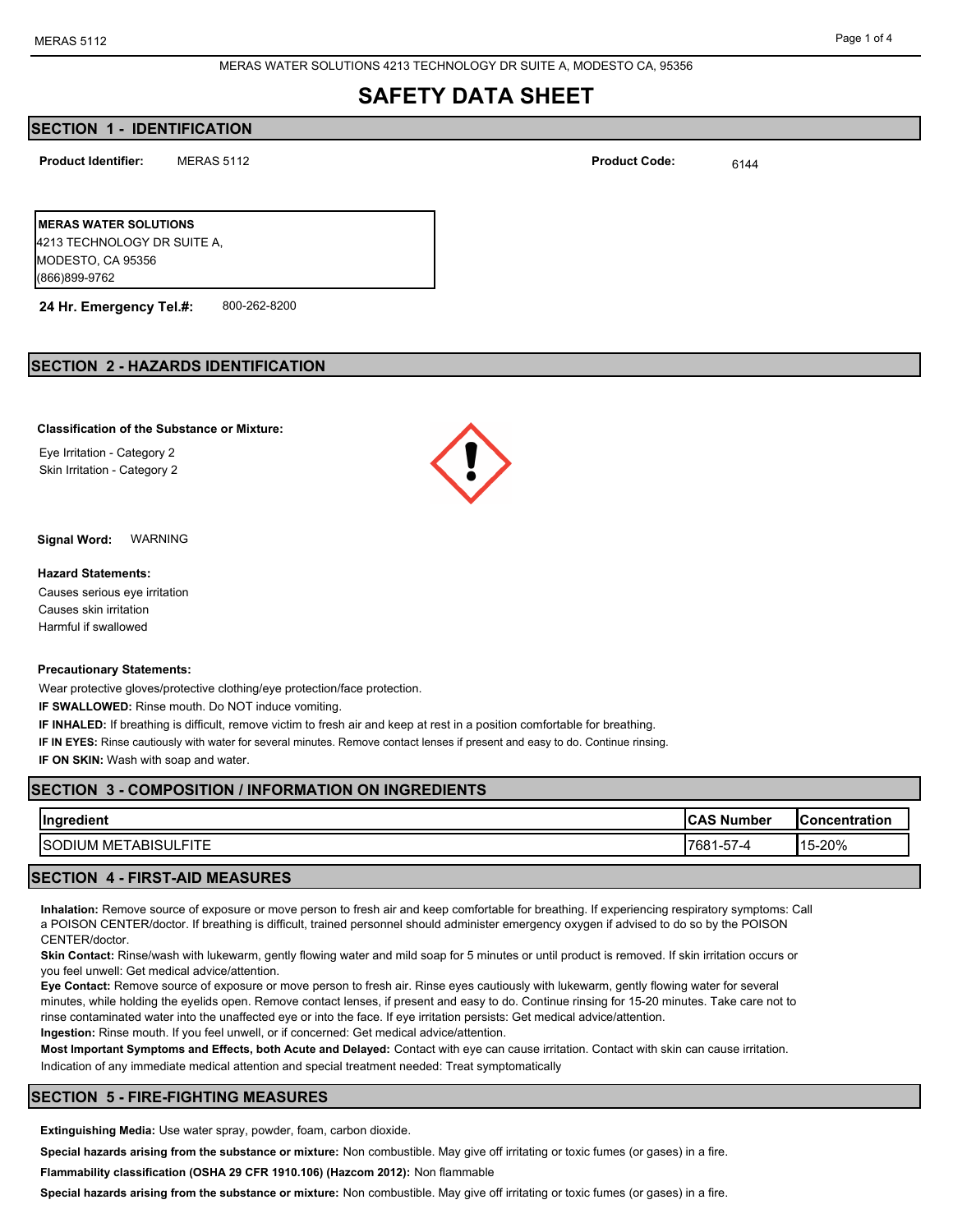#### MERAS WATER SOLUTIONS 4213 TECHNOLOGY DR SUITE A, MODESTO CA, 95356

# **SAFETY DATA SHEET**

**Special protective equipment and precautions for firefighters:** In the event of a fire, wear full protective clothing and NIOSH-approved self-contained breathing apparatus.

## **SECTION 6 - ACCIDENTAL RELEASE MEASURES**

**Personal precautions, protective equipment and emergency procedures:** Ventilate area of leak or spill. Wear appropriate personal protective equipment as specified in Section 8. Isolate hazard area. Keep unnecessary and unprotected personnel from entering.

**Methods and materials for containment and cleaning up:** SMALL SPILLS (less than 1 gallon): May be flushed, after neutralization with dilute/weak acid, to an approved sewer line (with large amounts of water). Larger spills should be absorbed and collected for disposal. Ensure adequate decontamination of tools and equipment following clean up.

**Special spill response procedures:** Prevent from entering sewers, waterways, or low areas.

#### **SECTION 7 - HANDLING AND STORAGE**

**Precautions for Safe Handling:** Wear gloves and eye protection when handling, moving or using this product. Do not contaminate water, food, or feed by storage or disposal.

**Conditions for Safe Storage:** Keep product in tightly closed container when not in use. Do not drop, roll, or skid drum. Store in a cool, dry, well-ventilated area away from heat or open flame.

**Incompatible Materials:** Avoid acids and/or strong oxidizers when using or storing this product.

#### **SECTION 8 - EXPOSURE CONTROLS / PERSONAL PROTECTION**

**Ventilation and engineering measures:** Forced air, local exhaust, or open air is adequate.

**Respiratory Protection:** In case of confined spaces or high levels encountered in the air, wear self contained breathing apparatus.

**Skin Protection:** Wear chemical resistant gloves and chemical resistant garments when handling, wash garments before re-use.

**Eye/Face Protection:** Wear safety glasses, goggles and/or face shield to prevent eye contact.

**Other Protective Equipment:** Eye wash facility and emergency shower should be in close proximity.

**General Hygiene Conditions:** Do not eat, drink or smoke when using this product. Wash thoroughly after handling. Remove and wash

contaminated clothing before re-use. Handle in accordance with good industry hygiene and safety practice.

#### **SECTION 9 - PHYSICAL AND CHEMICAL PROPERTIES**

Appearance: Pale yellow to colorless clear liquid. Odor: Odorless. pH: 4-5 Melting/Freezing point: No information available. Initial boiling point and boiling range: No information available. Flammability (solid, gas): No information available. Relative density: 1.14 g/mL Solubility in Water: Complete Auto ignition Temperature: No information available. Decomposition temperature: No information available. Viscosity: 10-20 cSt at 20ºC / 68ºF

## **SECTION 10 - STABILITY AND REACTIVITY**

**Reactivity:** Higher temperatures will lead to faster decomposition **Chemical Stability:** Stable under normal conditions **Possibility of Hazardous Reactions:** May react with incompatible materials **Conditions to Avoid:** Incompatible materials and high temperatures **Incompatible Materials:** Avoid acids or strong oxidizers when using or storing this product. **Hazardous Decomposition Products:** Corrosive sulfur oxides.

## **SECTION 11 - TOXICOLOGICAL INFORMATION**

Information on likely routes of exposure: Routes of entry - inhalation: YES Routes of entry - skin & eye: YES Routes of entry - ingestion: YES Routes of entry - skin absorption: NO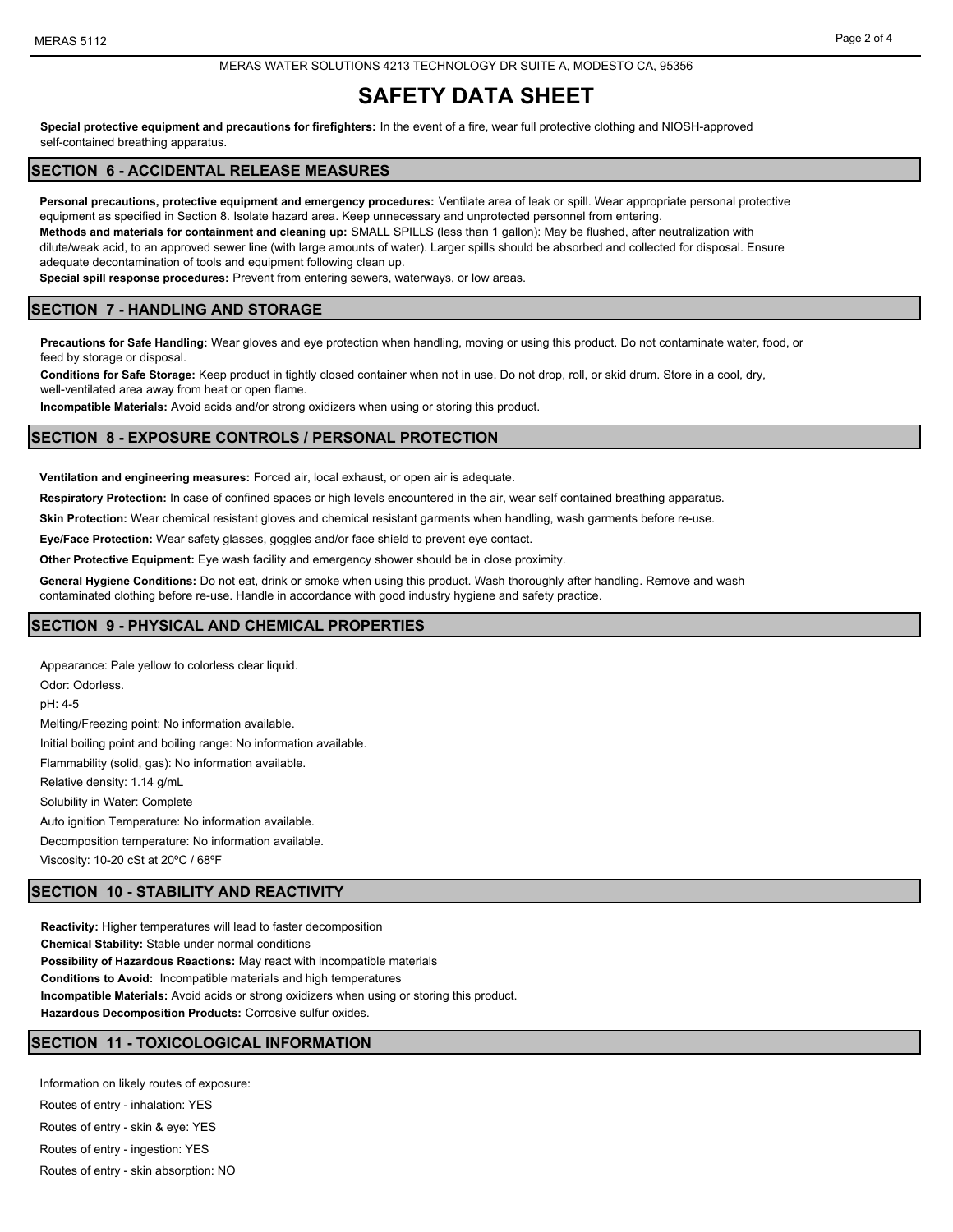MERAS WATER SOLUTIONS 4213 TECHNOLOGY DR SUITE A, MODESTO CA, 95356

## **SAFETY DATA SHEET**

Potential Health Effects:

Signs and symptoms of short term (acute) exposure:

**Inhalation:** May cause irritation to respiratory system in mist/vapor form.

**Ingestion:** May cause nausea, vomiting, abdominal pain, gastrointestinal tract burns, gastrointestinal upset and/or diarrhea.

Skin: May cause skin irritation including redness, edema, swelling, rash, scaling or blistering, drying and/or cracking of skin.

**Eye:** May cause redness, stinging, tearing, swelling, itching and/or irritation of the eye. Possible eye damage if left untreated.

Potential Chronic Health Effects:

Mutagenicity: Not known to have mutagenic effects in humans or animals.

Carcinogenicity: Not expected to be a carcinogen or tumorigen.

Reproductive effects: No known reproductive effects in humans or animals.

Sensitization to material: Severe allergic reactions may occur in sensitized individuals.

Specific target organ effects: No information available

Toxicological data: The calculated ATE values for this mixture are: ATE oral  $=$  > 2000 mg/kg ATE dermal  $=$  > 5000 mg/kg ATE inhalation = No information available.

#### **SECTION 12 - ECOLOGICAL INFORMATION**

Ecotoxicity: May be harmful to aquatic environment. Persistence and degradability: No information available. Bioaccumulation potential: No informatin available.

Mobility in soil: No information available.

#### **SECTION 13 - DISPOSAL CONSIDERATIONS**

**Handling for disposal:** Do not contaminate water, food, or feed by storage and/or disposal. When handling refer to protective measures listed in sections 7 and 8. Empty residue from containers, rinse container well.

**Method of disposal:** Dispose of in accordance with all applicable federal, state, provincial and local regulations. Contact your local, state, provincial or federal environmental agency for specific rules.

**RCRA:** Not a listed RCRA hazardous waste.

#### **SECTION 14 - TRANSPORTATION INFORMATION**

Certain shipping modes or package sizes may have exceptions from the transport regulations. The classification provided may not reflect those exceptions and may not apply to all shipping modes or package sizes.

Please note the GHS and DOT Standarts are NOT identical and therefore can have varying classifications

Certain shipping modes or package sizes may have exceptions from the transport regulations. The classification provided may not reflect those exceptions and may not apply to all shipping modes or package sizes.

US 49 CFR/DOT/IATA/IMDG Information: Non hazardous material

Environmental hazards: Not a Marine Pollutant

#### **SECTION 15 - REGULATORY INFORMATION**

US Federal Information:

TSCA information:

US CERCLA Reportable quantity (RQ): None of the chemicals in this material have an RQ. SARA Title III: No chemicals in this product are subject to SARA Title III reporting.

US State Right to Know Laws:

International Information: